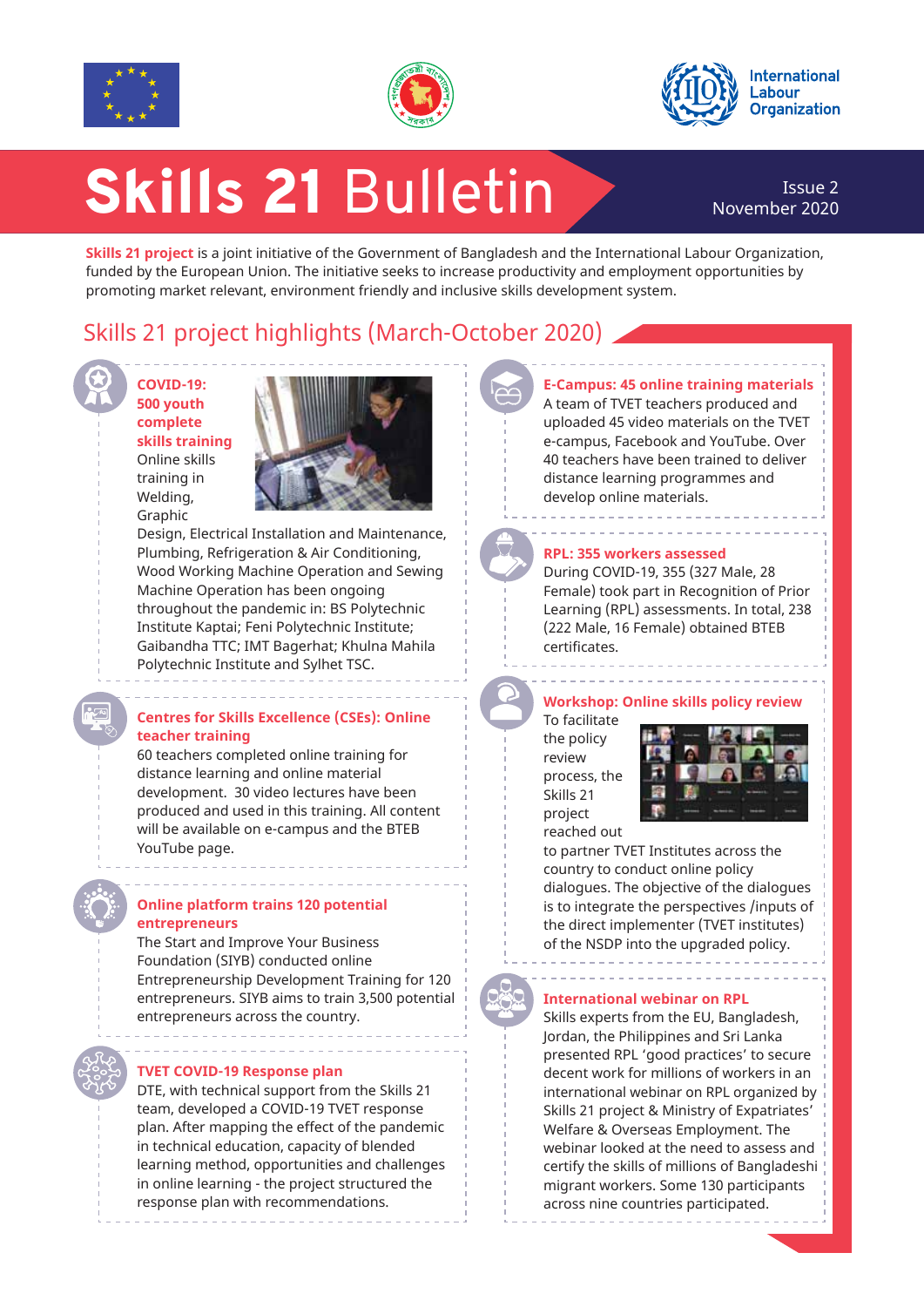## Md. Jahangir Alam<br>Director (Planning and Development)<br>Campion of Technical Enterprise (Campion of Technical Enterprise (Campion of Technical Enterprise Campion)

#### **How much employment-oriented is the technical education and training system that exists in Bangladesh?**

The potential for technical education for employment is immense. Technical education is included in SSC, HSC and Diploma level. In addition, the institutes run 360 hours' worth of short courses and Competency-Based Training

and Assessment (CBTA). CBTA helps getting a competency-based job for potential workers. RPL is

another job-focused approach to certify the skills and experiences of workers that do not have any formal

learning experience or certification but only through an assessment. The government also introduced and

implemented a technical education framework - known as NTVQF, which helps make the TVET graduates employable.

**About 2 million young people enter the job market in Bangladesh every year. How is the government planning to expand the TVET system to cater for these new market entrants?** 

The government is planning to establish TVET institutes at upazila

(sub-district) levels to reach out to more students and expand the NTVQF through CBTA for immediate employment. We are also encouraging students who

are in SSC and HSC VOC, diploma and short-courses to assess their skills level through CBTA courses and get a certificate to demonstrate their competency.

#### **To reduce the demand and supply gap, what measures are in place to make stronger linkages between institutes and industry?**

DTE emphasizes the linkages between the institutes and industries to reduce the skills mismatch. Institutional Management Advisory Boards (IMAB's), careers guidance and job placement

cells are some initiatives that DTE has taken to create better linkages. Till date, more than 581 MoUs have been signed between various industries and TVET institutes under DTE. The

IMABs create a platform where industry experts provide valuable support to the institutes on issues like the latest machinery and new skills sets required by industries.

Furthermore, dual training systems introduced in the model TVET institutes - give students practical experience on modern production systems.

### **Director (Planning and Development) Directorate of Technical Education (DTE)**

#### **How does DTE plan to expand the competency-based training system?**



To expand, we need to equip more and more laboratories and increase the number of



quality trainers and assessors. That's why we're setting up two Centre for Skills Excellence (CSEs) with the technical support from Skills 21 project. We also plan to increase the number of registered training organizations who can implement NTVQF.

The government is focused on building the capacity of TVET managers & trainers using national and international opportunities. In next 4/5 years, we hope to implement CBTA in all levels and streams of the technical education system.

#### ,,,,,,,,,,,,,,,,,,,, **How do you see technical education in Bangladesh in five years' time?**

We have a severe shortage of TVET teachers and trainers compared to the number of students. The government has already committed to recruiting 12,607 more teachers and staff in the existing government polytechnics and TSCs in the next fiscal year - currently we have 7,000 teachers. Apart from this, recruitment of 6,400 teachers and staff will be started in 100 newly established TSCs.



It has been decided that 30,000 educational institutions will introduce at least one course on technical education from the sixth grade onwards in the curricula by 2022. With the vision of establishing at least one quality technical education institution in each upazila, admission and academic activities in six grade onwards

are going to start from next January 2021. The government already approved and started the establishment of one TSC in each of the remaining 329 upazilas under the ongoing TSC establishment project in 100 upazilas. A 200-bed dormitory will also be set up in each TSC to increase the enrollment of female students.

All the districts will have at least one polytechnic institute - besides the existing 49 government polytechnics are being set up in the remaining 23 districts.

#### -------------------------------

#### **How has DTE responded to the disruption to skills delivery caused by the ongoing pandemic?**

We have taken a number of rapid response initiatives to reduce

disruption in training and education in TVET. With support from the Skills 21 team, DTE has developed a COVID-19 response plan for the TVET sector. With the direction from the Technical and Madrasah Education Division (TMED), DTE has been screening video classes on Shangshad TV for all SSC and HSC students since April 2020. This was followed by online classes in May 2020 using social media platform

like Facebook, Youtube, Google and Zoom for HSC, Diploma, and short form courses. DTE-Skills 21 project supported TVET team to develop and upload the content, and to deliver the online training through the CSEs.

**What other innovative changes is DTE preparing to future-proof the TVET sector?**

We (DTE) are working towards a 'blended' teaching and learning system for the future. Online classes are playing a crucial role for TVET and we now have 1300-plus content on the online platform. DTE is also developing studios to prepare regular video content for these practical classes in eight divisional polytechnics.

The government is trying to ensure the quality of technical education and increase its need and acceptance to the youth in Bangladesh. For this, several steps have been taken for quality enhancement and development of technical education.

Based on the six level NTVQF, formulation of Bangladesh Qualification Framework (BQF) with 1-10 level including higher education is ongoing with the support from Skills 21 project. With the support from ADB six new technical teacher-training institutes will be set up in the location of the existing polytechnics in those six divisions. A model polytechnic will be set up in Bangladesh to support the public and private diploma in engineering course providers following the Nanyang Polytechnic Singapore with the support from World Bank.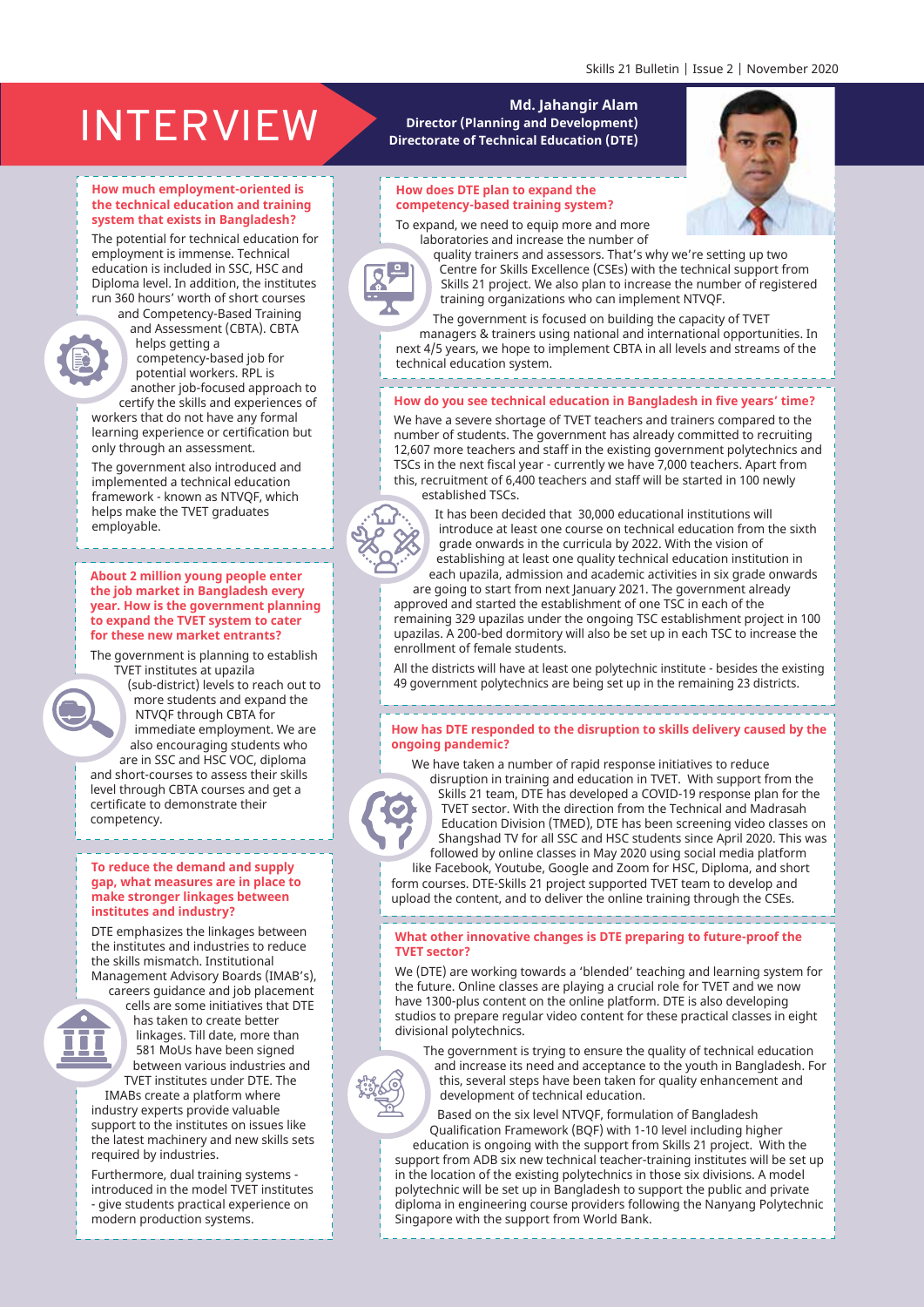## Success Market relevant quality skills training ensures employment

Throughout the COVID-19 crisis, Skills 21 job placement officers have been in constant touch with many employers to secure placements for students who graduated in March 2020.

To date, 21 graduates (welding, EIM and graphic design) have been hired by companies like BSRM, Uttara Motors, Arc Technologies and Steps 21.

Here are three success stories from graduates who have secured jobs/training:



#### **Sujan Marma Kaptai, Rangamati**

Sujan Marma is 18-years-old and lives in Kaptai, Rangamati. In 2019, he appeared for the higher secondary exam but failed to pass. He was devastated and

could not afford to register himself for the examination again. That is when from a leaflet he found out about the training courses offered in Bangladesh Sweden Polytechnic Institute, supported by the ILO's EU-funded Skills 21 project.

He applied and got a spot on the Electronic Installation and Maintenance course in November 2019. It was a four-month long competency-based training programme which he successfully completed in February 2020.

Sujan said: "Even during the pandemic, the careers guidance and jobs placement officer supported us with preparing applications to get jobs. I actually got two job offers in Narayanganj but could not join, due to the nationwide lockdown."

Finally, Sujan secured a job with BSRM company, one of the largest steel companies in Bangladesh, as a technician's helper on BDT9000 (US\$110) per month.

The company is 120 kilometres away from Kaptai, Rangamati but he is thankful to the project for helping him turn his life around.

#### **Rubaya Farhana, Khulna**

19-year-old Rubaya is studying a Bachelors degree at Khulna BL College. and like many fellow students, is constantly worried about finding a good job when she graduates.

Rubaya received a circular from Khulna Mahila Polytechnic Institute (KMPI) seeking applications for a short-course (four months) on graphic design.

After discussing it with her parents, she enrolled on the course in November 2019. After finishing the course in February 2020,

she managed to get a one-month industrial attachment. This was at the peak of the COVID-19 pandemic yet her Jobs Placement and Careers Guidance Cell at KMPI were determined to find her a placement.

She is now working her probationary period at Arc International, a graphic design and ITcompany in Khulna. She works there as a graphic designer and can also work from home.

> Rubaya loves graphic design and during the last few months, has designed a lot of awareness and safety materials on COVID-19. She is now thinking about setting-up her own online-based business, where she can offer jobs to other girls who have computer, IT and

graphics skills and want to work from home.

Once her probation and training is over (two more months), Arc International will pay her BDT10,000 (US\$120) a month.

#### **Fashiul Islam, Gaibandha**

Fashiul Islam lives in Sundarganj, Gaibandha with his four siblings. Their father is a small farmer with a tiny land holding. Fashiul's education stopped at the HSC and - without any qualifications - , he was struggling to find a decent job.

Luckily, he stumbled upon a circular from Gaibandha Technical Training Centre advertising a short course in welding. He enrolled and completed the NTVQF level 1 certificate course. He then enrolled on a Level 2 welding course, spending BDT3000 (US\$35) from his own pocket to upgrade his welding skills.

With support from Gaibandha TTC, he soon landed a welding job at the local Uttara Motors factory, earning BDT8,500 (US\$100) per month.

He now wants to keep on learning and improving his welding skills to get a

better paid job and continue to support his family.